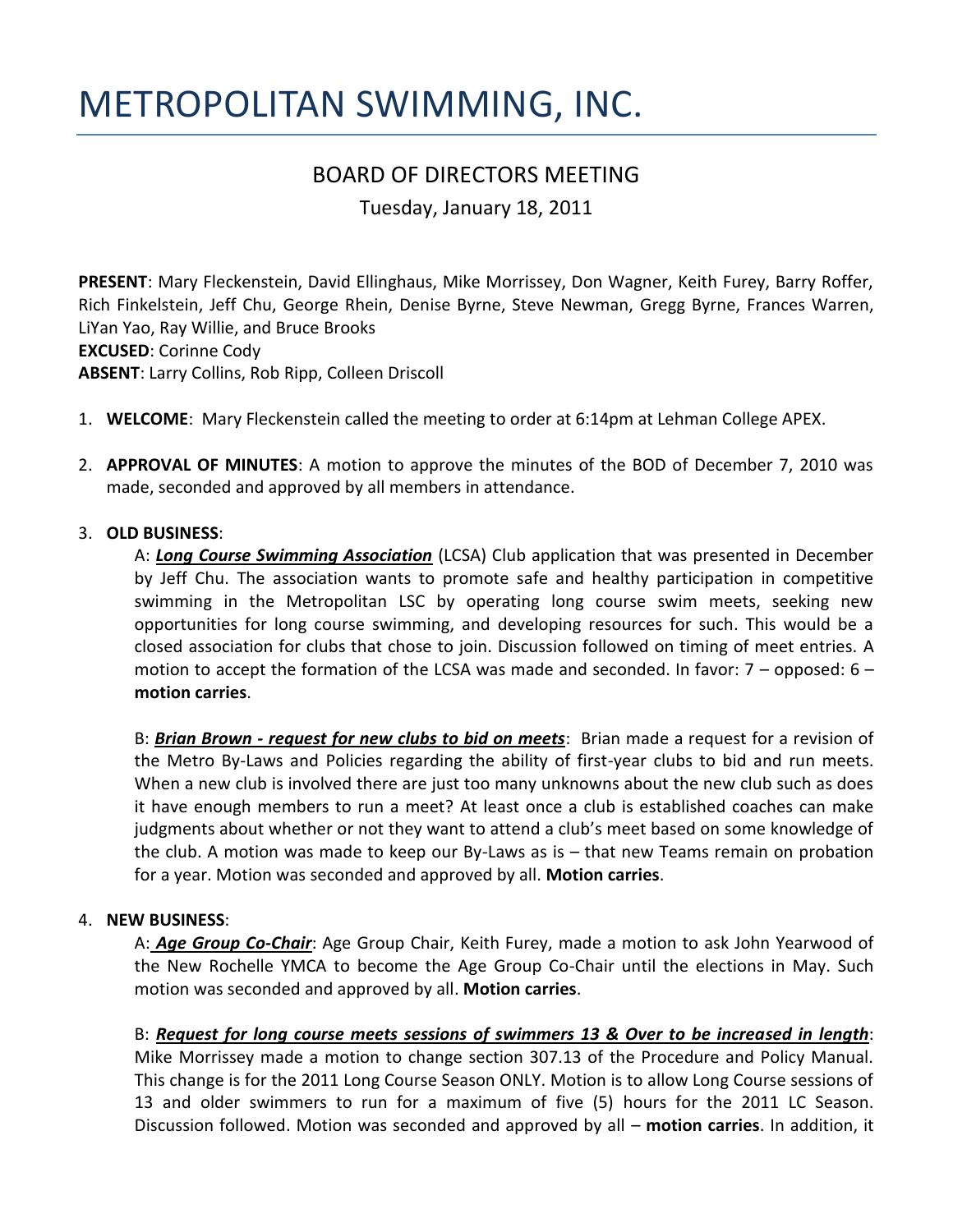was reminded that any session for SCY and SCM held during the short course season, as well as LCM with 12 and under swimmers held during the LC season, which run over four (4) hours, will be sent to review. Any LC with 13 and over that run over five (5) hours will be sent to review.

C: *NDAC letter*: A request made by the Northern Dutchess Aquatic Club to have their ESSL dual meets given blanket Approved status was denied by the board. Discussion followed. ESSL can still request their championship meets to be approved. A motion to deny approval of league's dual meets was made, seconded and approved by all. This does not prevent the Metro teams to request sanctions for dual meets held strictly under the rules of USA-Swimming and does not affect approval of the ESSL Championship meet.

D: *LC Senior Mets Time Standards*: Senior Chair Don Wagner made a request to change the LC Senior Mets qualifying times as he feels they are too slow. He feels that many 13-14 and 15-18 don't want to attend LC Zones if they go to Senior Mets. Don was also approached by CT and NE who would like to attend our Senior Mets as part of a Senior Circuit meet! David Ellinghaus mentioned that 13-14 LC Zone cuts are AAA times. He does not believe that kids don't go to Zones because of Senior Mets. Making Sr. Mets cuts faster would make Sr. Mets very similar to SuperSectionals and opening it to other LSCs would limit our athletes from swimming in finals. Swimmers would prefer leaving the standards as they are. Another factor for teams to discourage their older athletes to attend Zones is the amount of recruiting that goes on at Zones from coaches of other teams!!! David Ellinghaus made a motion that we table this at the time and discuss it at a technical planning meeting with the Senior Committee and Technical Planning Committee. Motion was seconded. All were in favor. **Motion carries**.

E: *Approval of Long Course Calendar*: A motion to accept the Calendar as posted on the Metro Web Site was made, seconded and approved by all.

- a) Carle Fierro of the Westchester Aquatic Club would like to run a meet on April 10, 2011. She needs the board approval since this is still part of the SC Season Calendar. Her Club's year of probation ends in March. She wants to run a SCM meet. Many would prefer it to be a SCY or LCM meet. A motion to allow the meet was made and seconded. Majority of members were in favor. **Motion carries**.
- b) Bea Hartigan Bid to run the Open Water Championship Discussion A motion to have our Open Water Co-Chairs review this bid and act upon it, was made, seconded and approved by all. Open Water Championship will be sent to the Open Water Co-Chairs for review.

F: *Hall of Fame*: If we go to a new location, we need to redo all the plaques so that they all look the same. It would also be great that Metro Swimming give some sort of a contribution (equipment or other) to Lehman College as they serve us more than any other facility in Metro. Marty Zwiren will do anything he can to help us and we are really appreciative. A motion was made to speak to Dr. Marty Zwiren, AD at Lehman College, about moving the Metro HOF permanently to the APEX facility. Motion was seconded and approved by all. Steve has also been in touch with Tony Corbisiero re: the HOF Awards presentation – luncheon or dinner. Tony will send some dates to Steve.

Dave Ellinghaus made a motion to allow Master Nationals to count towards one of the three (3) meets requirement to participate in Senior Mets (this for Masters' swimmers that are also registered as USA-S athletes). Motion was seconded. All were in favor. **Motion carries**.